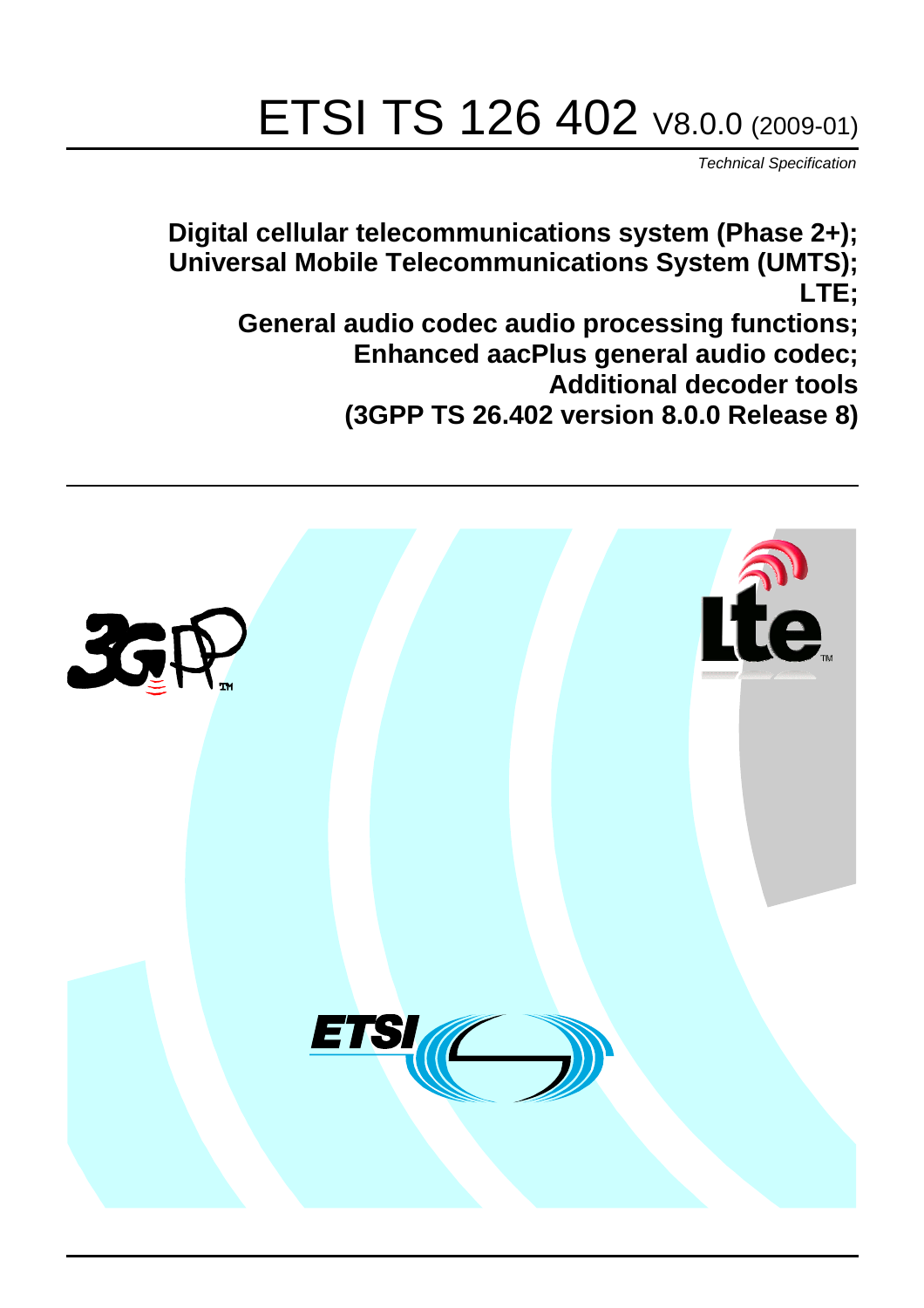Reference RTS/TSGS-0426402v800

> Keywords GSM, LTE, UMTS

#### *ETSI*

#### 650 Route des Lucioles F-06921 Sophia Antipolis Cedex - FRANCE

Tel.: +33 4 92 94 42 00 Fax: +33 4 93 65 47 16

Siret N° 348 623 562 00017 - NAF 742 C Association à but non lucratif enregistrée à la Sous-Préfecture de Grasse (06) N° 7803/88

#### *Important notice*

Individual copies of the present document can be downloaded from: [http://www.etsi.org](http://www.etsi.org/)

The present document may be made available in more than one electronic version or in print. In any case of existing or perceived difference in contents between such versions, the reference version is the Portable Document Format (PDF). In case of dispute, the reference shall be the printing on ETSI printers of the PDF version kept on a specific network drive within ETSI Secretariat.

Users of the present document should be aware that the document may be subject to revision or change of status. Information on the current status of this and other ETSI documents is available at <http://portal.etsi.org/tb/status/status.asp>

If you find errors in the present document, please send your comment to one of the following services: [http://portal.etsi.org/chaircor/ETSI\\_support.asp](http://portal.etsi.org/chaircor/ETSI_support.asp)

#### *Copyright Notification*

No part may be reproduced except as authorized by written permission. The copyright and the foregoing restriction extend to reproduction in all media.

> © European Telecommunications Standards Institute 2009. All rights reserved.

**DECT**TM, **PLUGTESTS**TM, **UMTS**TM, **TIPHON**TM, the TIPHON logo and the ETSI logo are Trade Marks of ETSI registered for the benefit of its Members.

**3GPP**TM is a Trade Mark of ETSI registered for the benefit of its Members and of the 3GPP Organizational Partners. **LTE**™ is a Trade Mark of ETSI currently being registered

for the benefit of its Members and of the 3GPP Organizational Partners.

**GSM**® and the GSM logo are Trade Marks registered and owned by the GSM Association.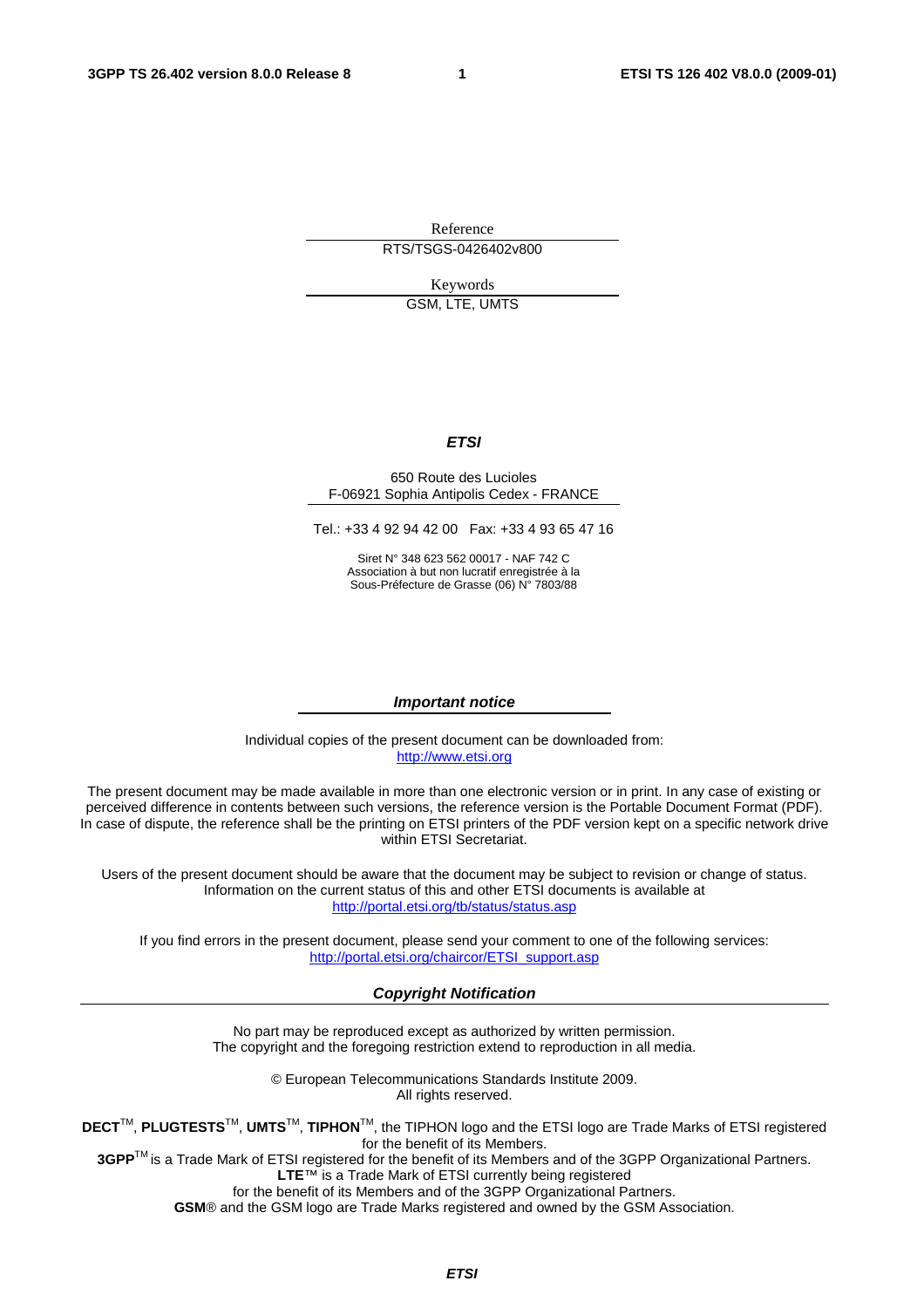### Intellectual Property Rights

IPRs essential or potentially essential to the present document may have been declared to ETSI. The information pertaining to these essential IPRs, if any, is publicly available for **ETSI members and non-members**, and can be found in ETSI SR 000 314: *"Intellectual Property Rights (IPRs); Essential, or potentially Essential, IPRs notified to ETSI in respect of ETSI standards"*, which is available from the ETSI Secretariat. Latest updates are available on the ETSI Web server ([http://webapp.etsi.org/IPR/home.asp\)](http://webapp.etsi.org/IPR/home.asp).

Pursuant to the ETSI IPR Policy, no investigation, including IPR searches, has been carried out by ETSI. No guarantee can be given as to the existence of other IPRs not referenced in ETSI SR 000 314 (or the updates on the ETSI Web server) which are, or may be, or may become, essential to the present document.

### Foreword

This Technical Specification (TS) has been produced by ETSI 3rd Generation Partnership Project (3GPP).

The present document may refer to technical specifications or reports using their 3GPP identities, UMTS identities or GSM identities. These should be interpreted as being references to the corresponding ETSI deliverables.

The cross reference between GSM, UMTS, 3GPP and ETSI identities can be found under [http://webapp.etsi.org/key/queryform.asp.](http://webapp.etsi.org/key/queryform.asp)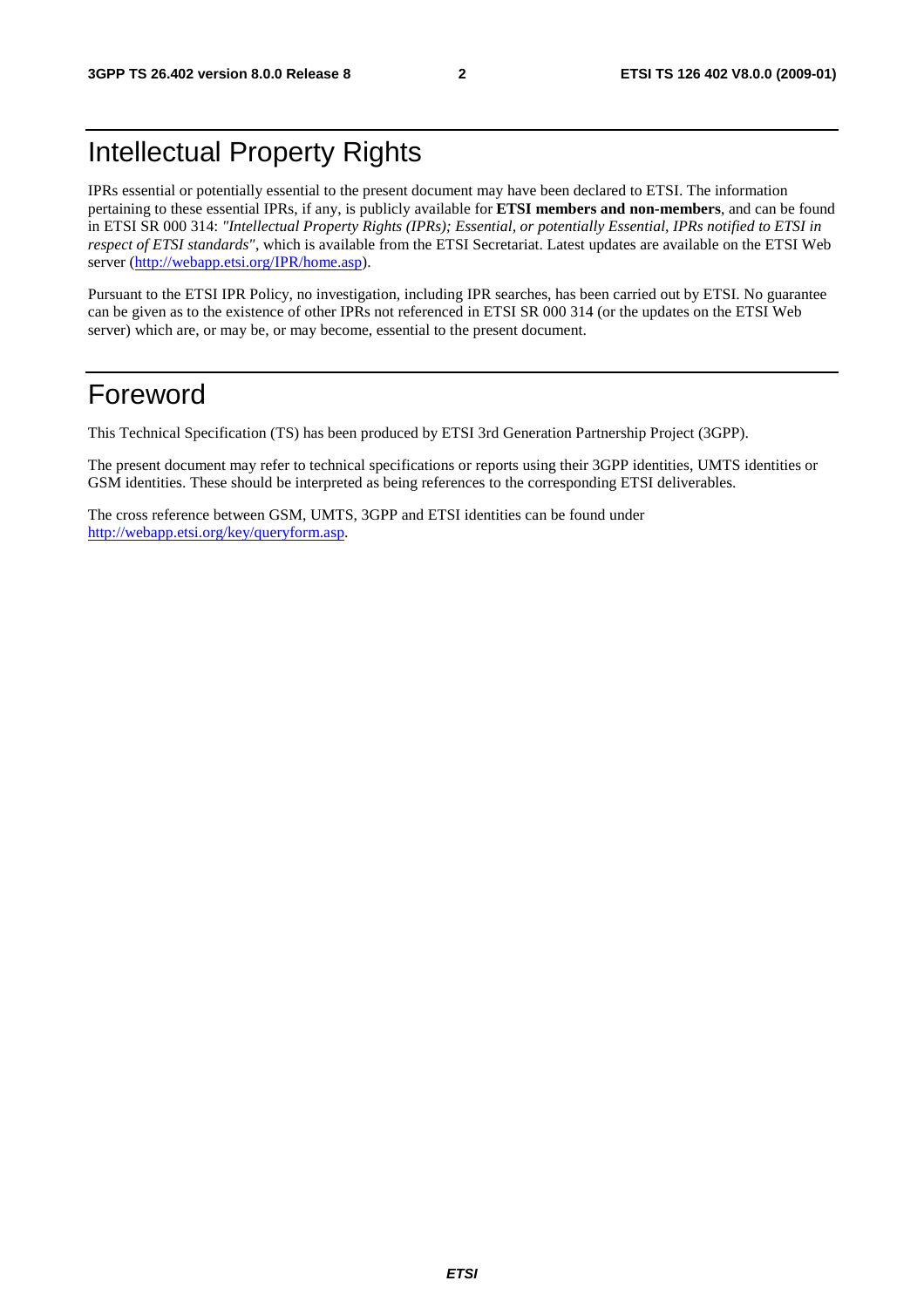$\mathbf{3}$ 

### Contents

| 1                                           |  |  |  |
|---------------------------------------------|--|--|--|
| 2                                           |  |  |  |
| 3<br>3.1<br>3.2<br>3.3                      |  |  |  |
| $\overline{4}$                              |  |  |  |
| 5<br>5.1<br>5.2                             |  |  |  |
| 6<br>6.1<br>6.2<br>6.3<br>6.4<br>6.5<br>6.6 |  |  |  |
| 7<br>7.1<br>7.2<br>7.3                      |  |  |  |
| <b>Annex A (informative):</b>               |  |  |  |
|                                             |  |  |  |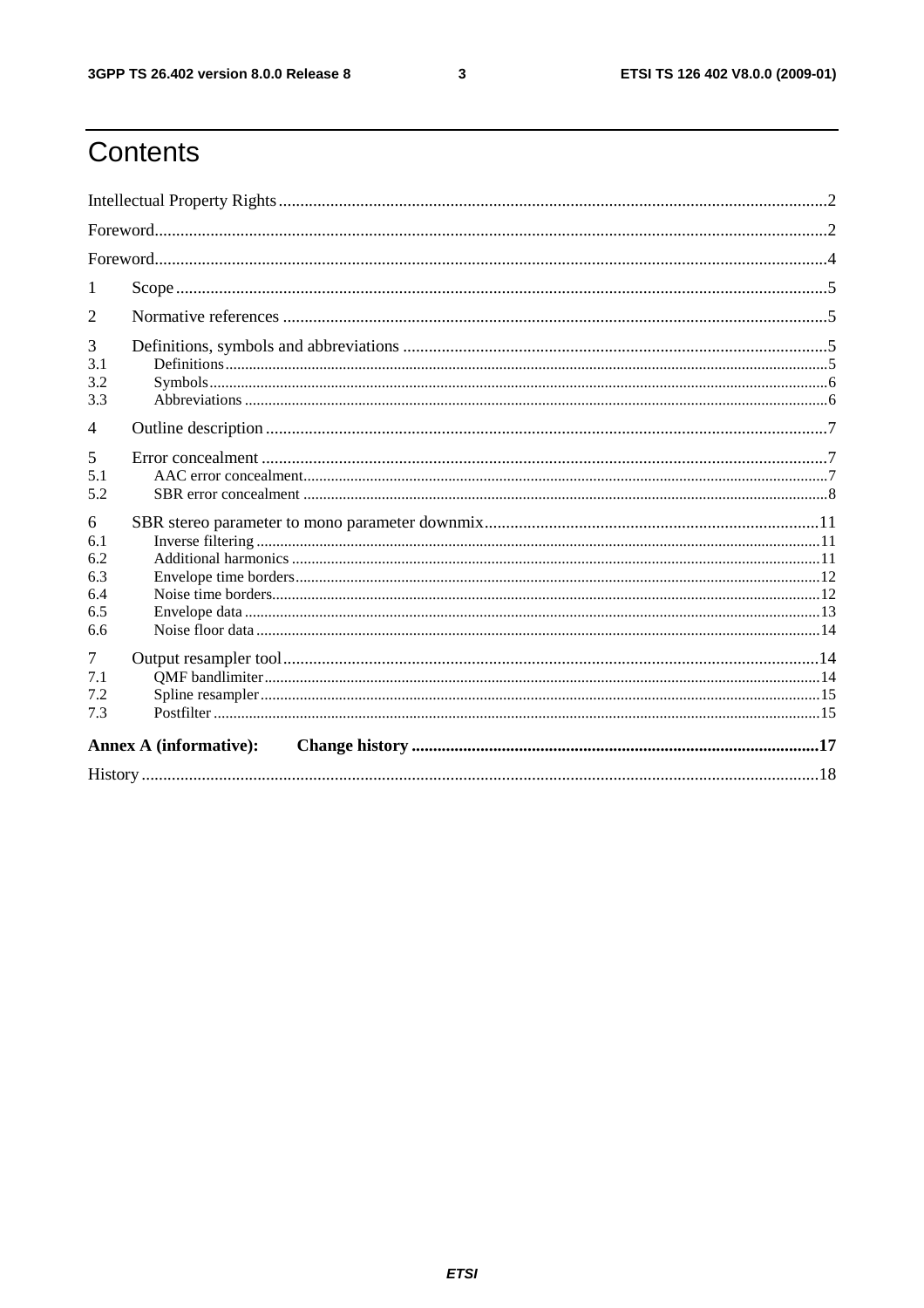### Foreword

The present document describes tools used in the Enhanced aacPlus general audio codec for the general audio service within the 3GPP system.

The contents of the present document are subject to continuing work within the TSG and may change following formal TSG approval. Should the TSG modify the contents of this TS, it will be re-released by the TSG with an identifying change of release date and an increase in version number as follows:

Version x.y.z

where:

- x the first digit:
	- 1 presented to TSG for information;
	- 2 presented to TSG for approval;
	- 3 Indicates TSG approved document under change control.
- y the second digit is incremented for all changes of substance, i.e. technical enhancements, corrections, updates, etc.
- z the third digit is incremented when editorial only changes have been incorporated in the specification;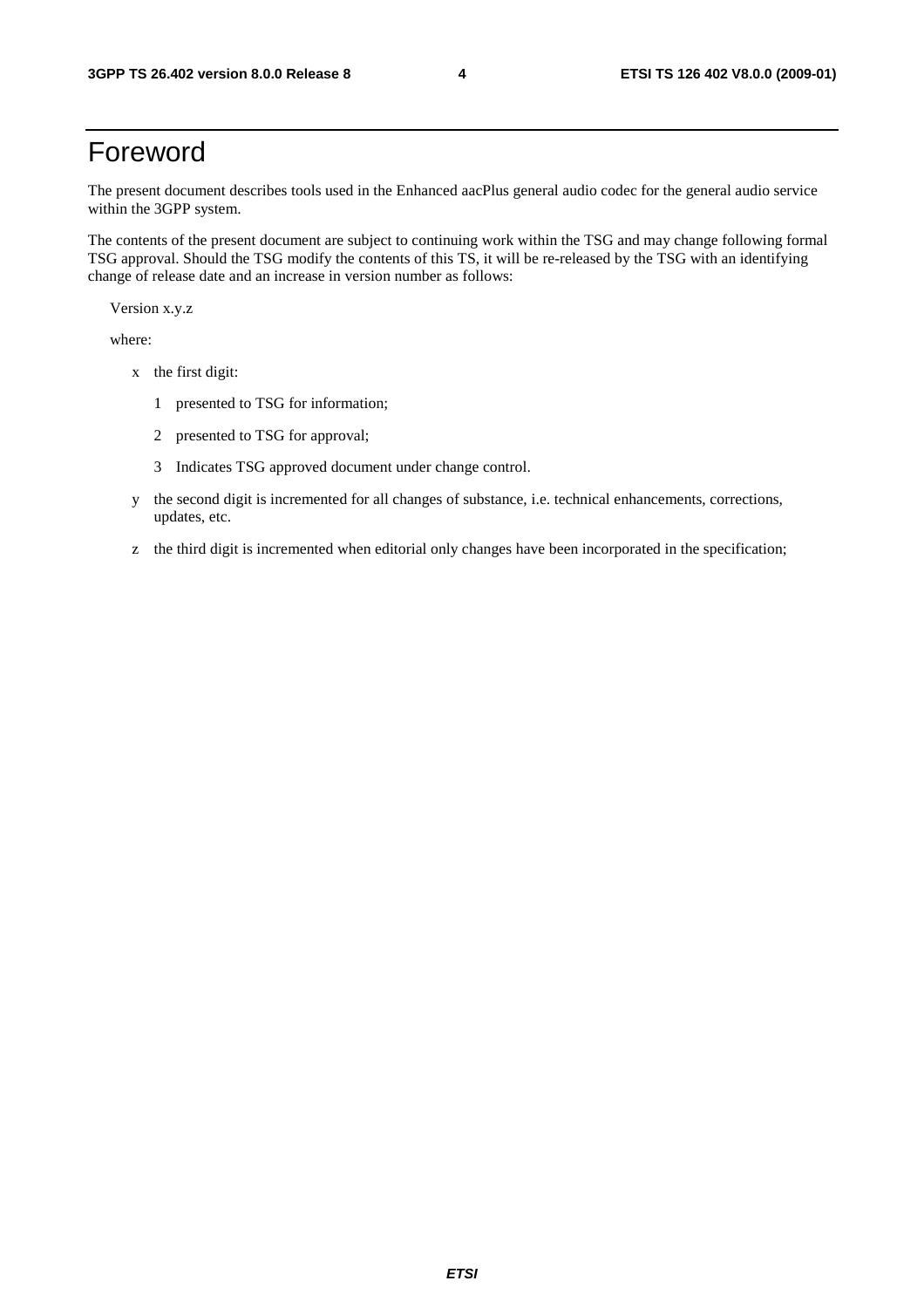### 1 Scope

This Telecommunication Standard (TS) describes the error concealment algorithm, SBR parameter downmix and output resampling for the Enhanced aacPlus general audio codec [3].

### 2 Normative references

This TS incorporates by dated and undated reference, provisions from other publications. These normative references are cited in the appropriate places in the text and the publications are listed hereafter. For dated references, subsequent amendments to or revisions of any of these publications apply to this TS only when incorporated in it by amendment or revision. For undated references, the latest edition of the publication referred to applies.

[1] ISO/IEC 14496-3:2001/Amd.1:2003: "Bandwidth Extension".

- [2] ISO/IEC 14496-3:2001/Amd.1:2003/DCOR1.
- [3] 3GPP TS 26.401: "Enhanced aacPlus general audio codec; General Description".

### 3 Definitions, symbols and abbreviations

### 3.1 Definitions

For the purposes of this TS, the following definitions apply:

**band:** (as in limiter band, noise floor band, etc.) a group of consecutive QMF subbands

**envelope scalefactor:** an element representing the averaged energy of a signal over a region described by a frequency band and a time segment

**frequency band:** interval in frequency, group of consecutive QMF subbands

**frequency border:** frequency band delimiter, expressed as a specific QMF subband

**noise floor:** a vector of noise floor scalefactors

**noise floor scalefactor:** an element associated with a region described by a frequency band and a time segment, representing the ratio between the energy of the noise to be added to the envelope adjusted HF generated signal and the energy of the same

**SBR envelope:** a vector of envelope scalefactors

**SBR frame:** time segment associated with one SBR extension data element

**SBR range:** the frequency range of the signal generated by the SBR algorithm

**subband:** a frequency range represented by one row in a QMF matrix, carrying a subsampled signal

**time border:** time segment delimiter, expressed as a specific time slot

**time segment:** interval in time, group of consecutive time slots

- **time / frequency grid:** a description of SBR envelope time segments and associated frequency resolution tables as well as description of noise floor time segments
- **time slot:** finest resolution in time for SBR envelopes and noise floors. One time slot equals two subsamples in the QMF domain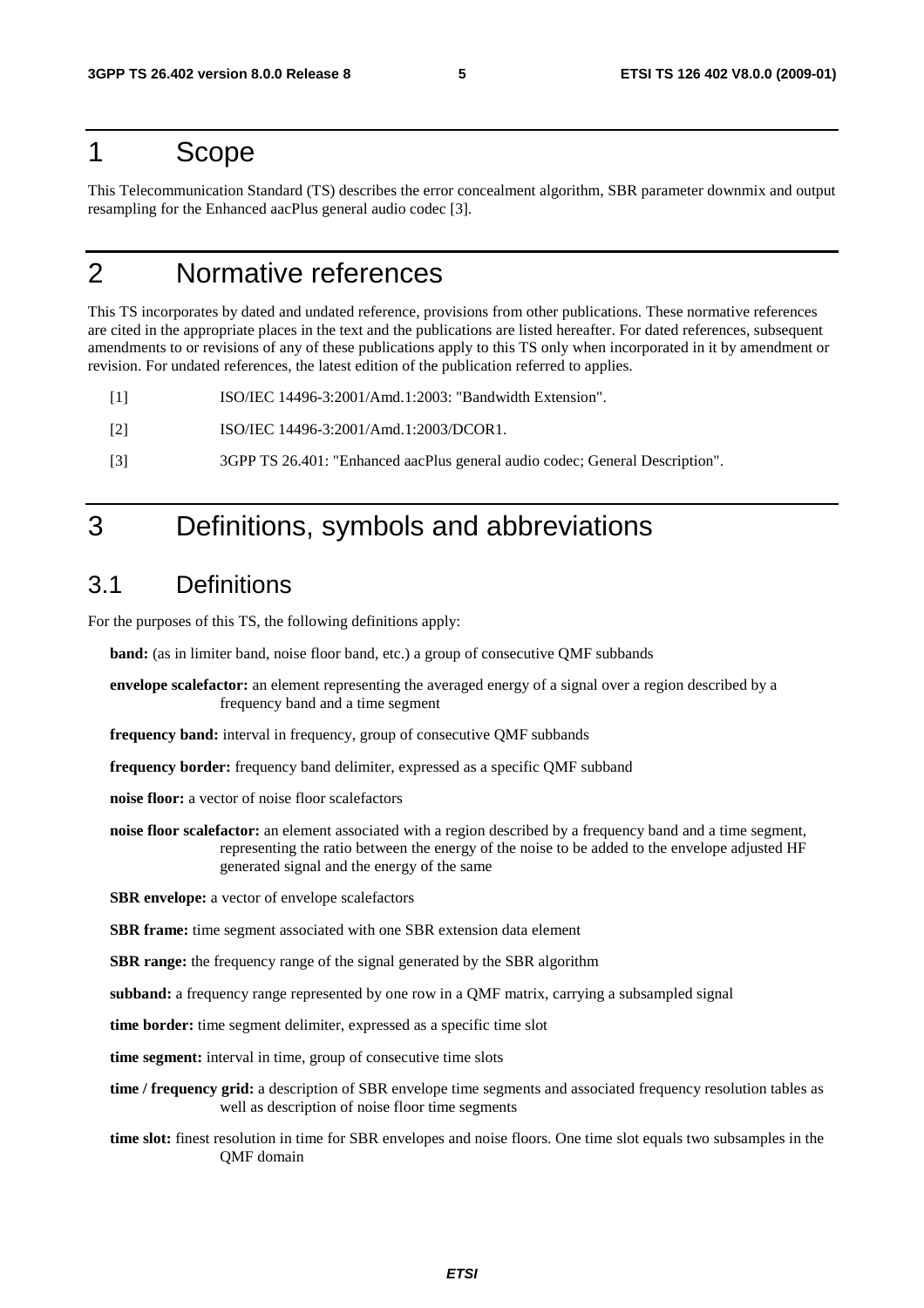### 3.2 Symbols

For the purposes of this TS, the following symbols apply:

- $\mathbf{E}_{Orig}$  has  $L_E$  columns where each column is of length  $N_{Low}$  or  $N_{High}$  depending on the frequency resolution for each SBR envelope. The elements in **E***Orig* contains the envelope scalefactors of the original signal.
- *Fs*<sub>*out*</sub> the output sampling rate from the SBR Tool.
- *F S*<sub>SFR</sub> internal sampling frequency of the SBR Tool, twice the sampling frequency of the core coder (after sampling frequency mapping, ISO/IEC 14496-3:2001, Table 4.55). The sampling frequency of the SBR enhanced output signal is equal to the internal sampling frequency of the SBR Tool, unless the SBR Tool is operated in downsampled mode. If the SBR Tool is operated in downsampled mode, the output sampling frequency  $F_{S_{out}}$  is equal to the sampling frequency of the core coder.
- $\mathbf{F} = \begin{bmatrix} \mathbf{f}_{\text{TableLow}} , \mathbf{f}_{\text{TableHigh}} \end{bmatrix}$  has two column vectors containing the frequency border tables for low and high frequency resolution.

**f**<sub>*TableHigh* is of length *N<sub>High</sub>*+1 and contains frequency borders for high frequency resolution SBR envelopes.</sub>

**f***TableLow* is of length *NLow*+1 and contains frequency borders for low frequency resolution SBR envelopes.

*L<sub>E</sub>* number of SBR envelopes.

*L*<sub>Q</sub> number of noise floors.

*N<sub>O</sub>* number of noise floor bands.

 $\mathbf{n} = [N_{low}, N_{high}]$  number of frequency bands for low and high frequency resolution.

*numTimeSlots* number of SBR envelope time slots that exist within an AAC frame, 16 for a 1024 AAC frame and 15 for a 960 AAC frame.

**panOffset**  $= [24,12]$  offset-values for the SBR envelope and noise floor data, when using coupled channels.

- $\mathbf{Q}_{\text{Orig}}$  has  $L_0$  columns where each column is of length  $N_0$  and contains the noise floor scalefactors.
- $\mathbf{r} = [r_0, ..., r_{l-1}]$  frequency resolution for all SBR envelopes in the current SBR frame, zero for low resolution, one for high resolution.
- $t_E$  is of length  $L_E+1$  and contains start and stop time borders for all SBR envelopes in the current SBR frame.
- $t_0$  is of length  $L_0+1$  and contains start and stop time borders for all noise floors in the current SBR frame.
- **Y** is the complex output QMF bank subband matrix from the HF adjuster.

### 3.3 Abbreviations

For the purposes of this TS, the following abbreviations apply.

| AAC                                                                                     | Advanced Audio Coding                                          |  |  |  |  |
|-----------------------------------------------------------------------------------------|----------------------------------------------------------------|--|--|--|--|
| aacPlus                                                                                 | Combination of MPEG-4 AAC and MPEG-4 Bandwidth extension (SBR) |  |  |  |  |
| Enhanced aacPlus Combination of MPEG-4 AAC, MPEG-4 Bandwidth extension (SBR) and MPEG-4 |                                                                |  |  |  |  |
|                                                                                         | Parametric Stereo                                              |  |  |  |  |
| <b>MPEG</b>                                                                             | Moving Picture Experts Group                                   |  |  |  |  |
| <b>SBR</b>                                                                              | <b>Spectral Band Replication</b>                               |  |  |  |  |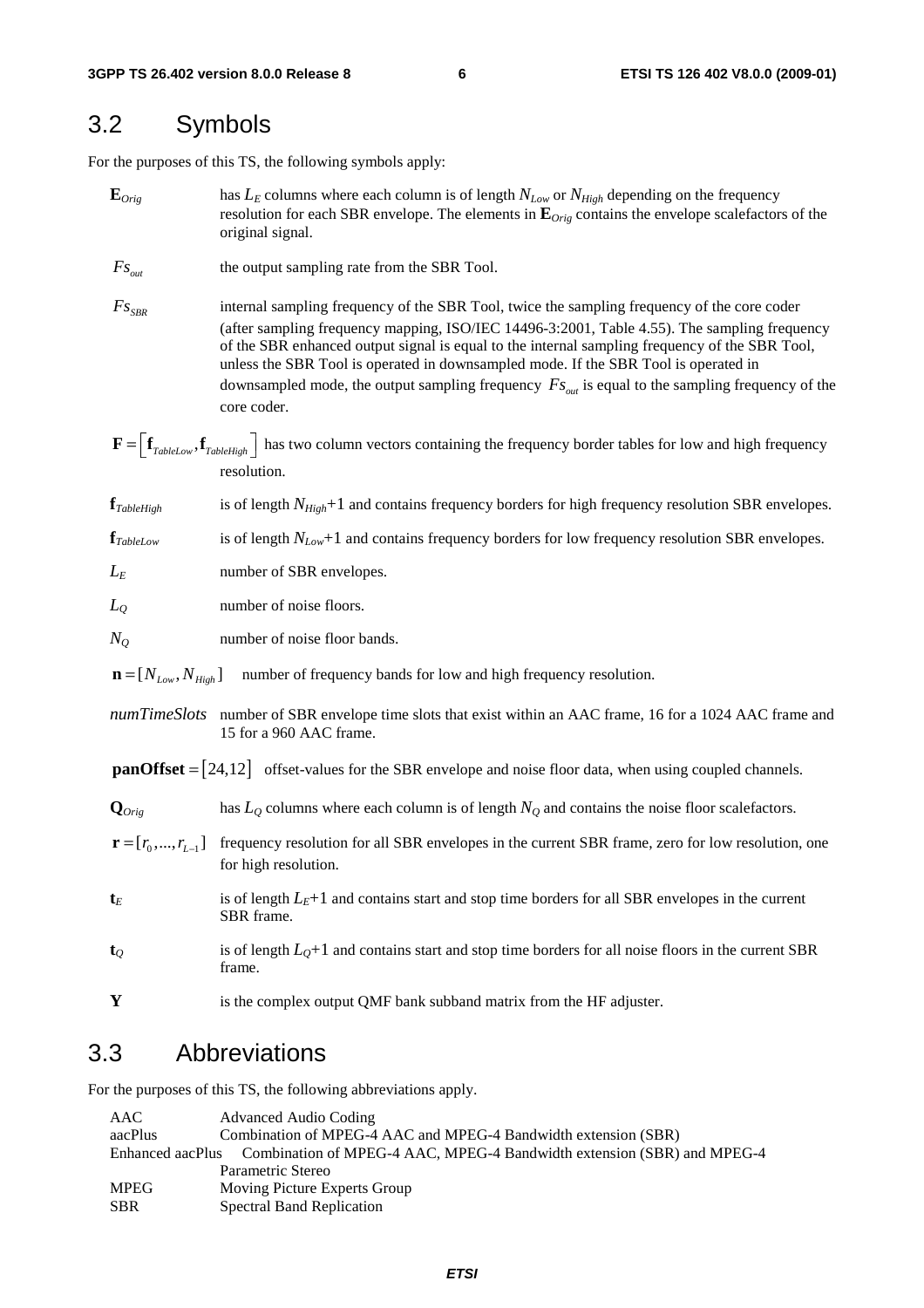### 4 Outline description

This TS is structured as follows:

Section 5 gives a detailed description of the error concealment algorithms in the Enhanced aacPlus decoder. In Section 5.1 the error concealment of the AAC is described, and in section 5.2 the error concealment of the SBR algorithm is outlined.

Section 6 gives a detailed description of how stereo SBR parameters are down mixed to mono SBR parameters.

Section 7 gives a detailed description of the additional downsampler tool, enabling the Enhanced aacPlus codec to give output sampling rates of 8 and 16kHz, disregarded the sampling rate used for the coded signal.

### 5 Error concealment

### 5.1 AAC error concealment

The AAC core decoder includes a concealment function that increases the delay of the decoder by one frame.

There are various tests inside the core decoder, starting with simple CRC tests and ending in a variety of plausibility checks. If such a check indicates an invalid bitstream, then concealment is applied. Concealment is also applied when the calling main program indicates a distorted or missing data frame using the frameOK flag. This is used for error detection on the transport layer.

Concealment works on the spectral data just before the final frequency to time conversion. In case a single frame is corrupted, concealment interpolates between the last good and the first good frame to create the spectral data for the missing frame. Always the previous frame will be processed by the frequency to time conversion, so here the missing frame to be replaced is the previous frame, the last good frame is the frame before the previous one and the first good frame is the actual frame. If multiple frames are corrupted, concealment implements first a fade out based on slightly modified spectral values from the last good frame. As soon as good frames are available, concealment fades in the new spectral data.

#### **Interpolation of one corrupt frame:**

In the following the actual frame is frame number *n*, the corrupt frame to be interpolated is the frame *n-*1 and the last but one frame has the number *n-*2.

The determination of window sequence and the window shape of the corrupt frame follows from the table below: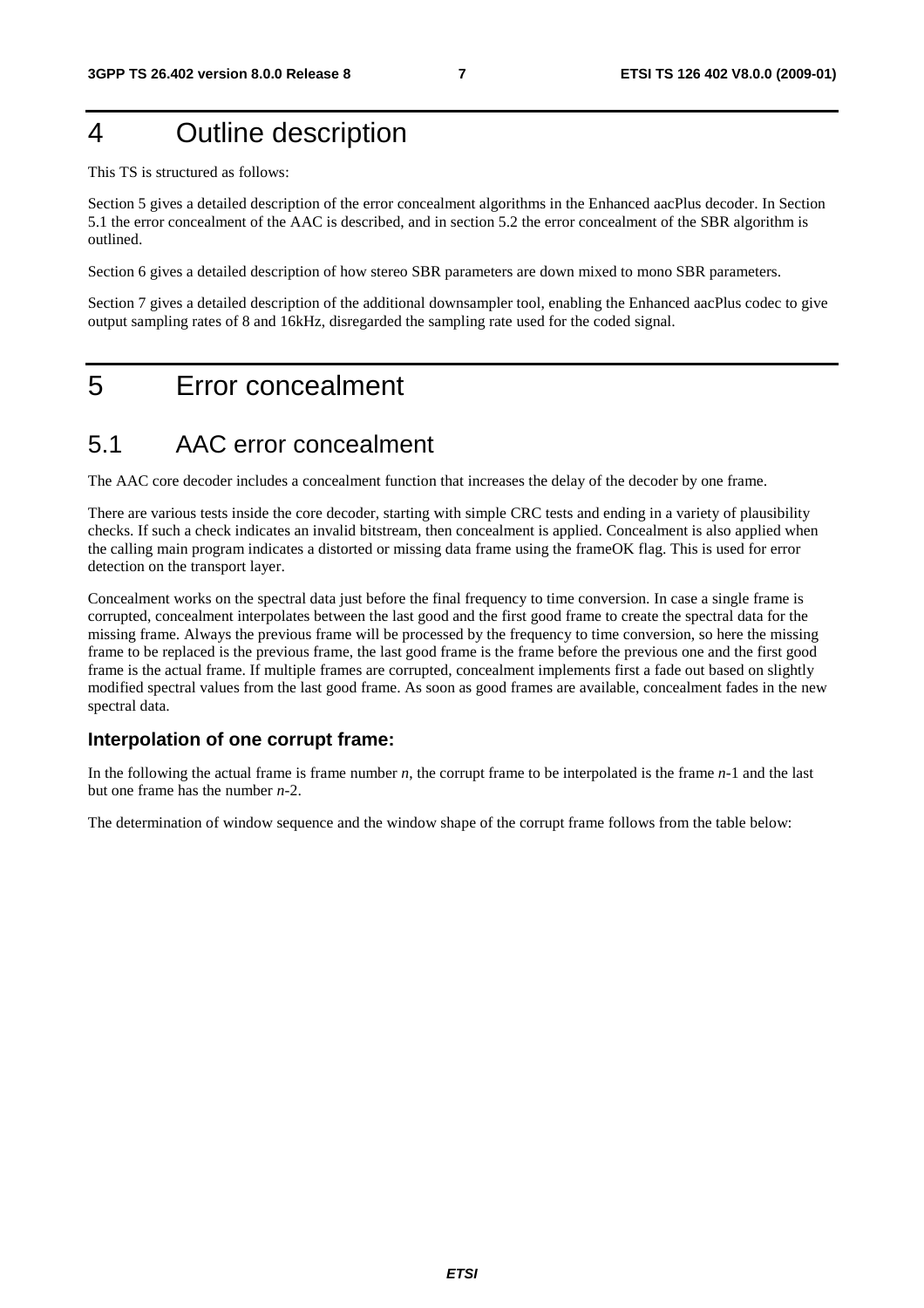| window sequence $n-2$                                                       | window sequence $n$                                                         | window sequence $n-1$ | window shape $n-1$ |  |
|-----------------------------------------------------------------------------|-----------------------------------------------------------------------------|-----------------------|--------------------|--|
| ONLY_LONG_SEQUENCE<br>or<br>LONG_START_SEQUENCE<br>or<br>LONG_STOP_SEQUENCE | ONLY_LONG_SEQUENCE<br>or<br>LONG_START_SEQUENCE<br>or<br>LONG_STOP_SEQUENCE | ONLY_LONG_SEQUENCE    | $\Omega$           |  |
| ONLY_LONG_SEQUENCE<br>or<br>LONG_START_SEQUENCE<br>or<br>LONG_STOP_SEQUENCE | EIGHT_SHORT_SEQUENCE                                                        | LONG_START_SEQUENCE   |                    |  |
| EIGHT_SHORT_SEQUENCE                                                        | EIGHT_SHORT_SEQUENCE                                                        | EIGHT_SHORT_SEQUENCE  |                    |  |
| EIGHT_SHORT SEQUENCE                                                        | ONLY_LONG_SEQUENCE<br>or<br>LONG_START_SEQUENCE<br>or<br>LONG_STOP_SEQUENCE | LONG_STOP_SEQUENCE    | $\theta$           |  |

**Table 1: Interpolated window sequences and window shapes** 

The scalefactor band energies of frames *n*-2 and *n* are calculated. If the window sequence in one of these frames is an EIGHT\_SHORT\_SEQUENCE and the final window sequence for frame *n*-1 is one of the long transform windows, the scalefactor band energies are calculated for long block scalefactor bands by mapping the frequency line index of short block spectral coefficients to a long block representation. The new interpolated spectrum is built by reusing the spectrum of the older frame *n*-2 multiplying a factor to each spectral coefficient. An exception is made in the case of a short window sequence in frame *n*-2 and a long window sequence in frame *n*, here the spectrum of the actual frame n is modified by the interpolation factor. This factor is constant over the range of each scalefactor band and is derived from the scalefactor band energy differences of frames *n*-2 and *n*. Finally the sign of the interpolated spectral coefficients will be flipped randomly.

### **Fade out and in:**

A complete fading out takes 5 frames. The spectral coefficients from the last good frame are copied and attenuated by a factor of:

 $fadeOutFac = 2^{-(nFadeOutFrame/2)}$ 

with *nFadeOutFrame* as frame counter since the last good frame.

After 5 frames of fading out the concealment switches to muting, that means the complete spectrum will be set to 0.

The decoder fades in when receiving good frames again. The fade in process takes 5 frames, too and the factor multiplied to the spectrum is:

 $fadeInFac = 2^{-(5-nFadeInFrame)/2}$ 

where *nFadeInFrame* is the frame counter since the first good frame after concealing multiple frames.

### 5.2 SBR error concealment

The SBR error concealment algorithm is based on using previous envelope and noise-floor values with an applied decay, as a substitute for the corrupt data. In the flowchart of Figure 1 the basic operation of the SBR error concealment algorithm is outlined. If the frame error flag is set, error concealment bitstream data is generated to be used instead of the corrupt bitstream data. The concealment data is generated according to the following.

The time frequency grids are set to: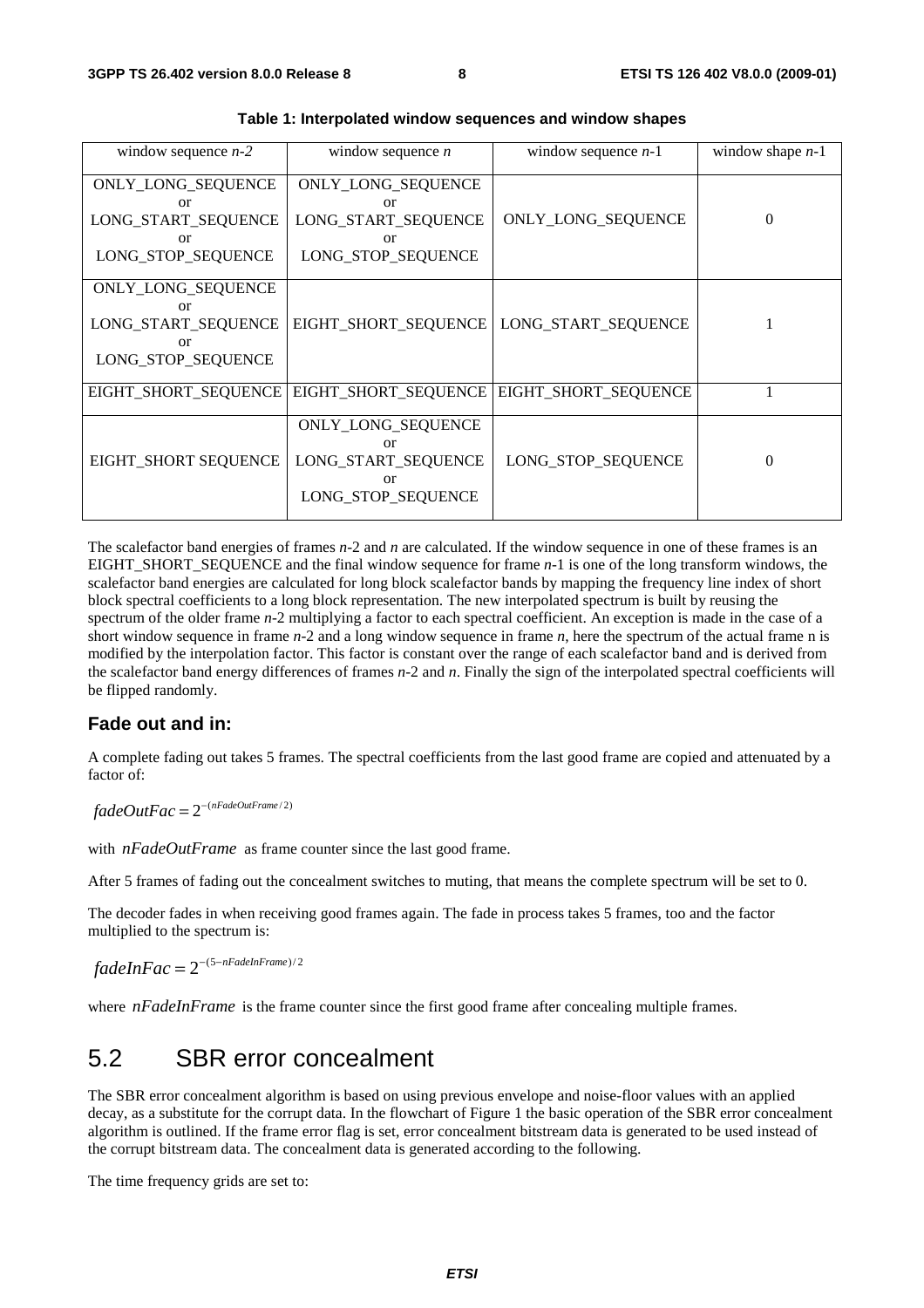$$
L_{E} = 1
$$
  
\n
$$
\mathbf{t}_{E}(0) = \mathbf{t'}_{E}(L'_{E}) - numTimeSlots
$$
  
\n
$$
\mathbf{t}_{E}(1) = numTimeSlots
$$
  
\n
$$
\mathbf{r}(l) = HI \quad , 0 \le l < L_{E}
$$
  
\n
$$
bs\_pointer = 0
$$
  
\n
$$
L_{Q} = 1
$$
  
\n
$$
\mathbf{t}_{Q} = [\mathbf{t}_{E}(0), \mathbf{t}_{E}(1)]
$$

The delta coding direction for both the envelope data and noise-floor data are set to be in the time-direction. The envelope data is calculated according to:

$$
\mathbf{E}_{Delta}(k,l) = \begin{cases}\n -step & , \mathbf{E}_{prev}(k,l) > target \\
step & , otherwise\n\end{cases}, 0 \le k < \mathbf{n}(\mathbf{r}(l)), 0 \le l < L_E
$$

where

$$
step = \begin{cases} 2 & ,if \quad bs\_amp\_res = 1 \\ 1 & ,otherwise \end{cases}
$$
  

$$
target = \begin{cases} \textbf{panOffset}(bs\_amp\_res) & ,if \quad bs\_coupling = 1 \\ 0 & ,otherwise \end{cases}
$$

And where *bs\_amp\_res* and *bs\_coupling* are set to the values of the previous frame.

The noise floor data is calculated according to:

$$
\mathbf{Q}_{\text{Delta}}(k,l) = 0 \quad , \begin{cases} 0 \le l < L_{\text{Q}} \\ 0 \le k < N_{\text{Q}} \end{cases}
$$

Furthermore, the inverse-filtering levels in  $bs\_invf$  mode are set to the values of the previous frame, and all elements in *bs\_add\_harmonic* are set to zero.

If the frame error is not set, the present time grid and envelope data may need modification if the previous frame was corrupt. If the previous frame was corrupt the time grid of the present frame is modified in order to make sure that there is a continuous transition between the frames. The envelope data for the first envelope is modified according to:

$$
\mathbf{E}_{\text{mod}}(k,0) = \mathbf{E}(k,0) + a \cdot \log_2\left(\frac{\mathbf{t}_{E}(1) - \mathbf{t}_{E}(0)}{\mathbf{t}_{E}(1) - estimated\_start\_pos}\right), \quad 0 \le k < \mathbf{F}(\mathbf{r}(l),0)
$$

where

*estimated* \_*start* \_ *pos* = 
$$
\mathbf{t'}_E(L'_E)
$$
 - *numberTimeS lots* .

After the delta coded data has been decoded, a plausibility check is performed to make sure that the decoded data is within reasonable limits. The required limits are:

For the envelope data the logarithmic values shall fulfil:

$$
\mathbf{E}(k,l) \leq \begin{cases} 35 & ,amp;amp; \leq 0 \\ 70 & ,amp;amp; \leq 1 \end{cases}
$$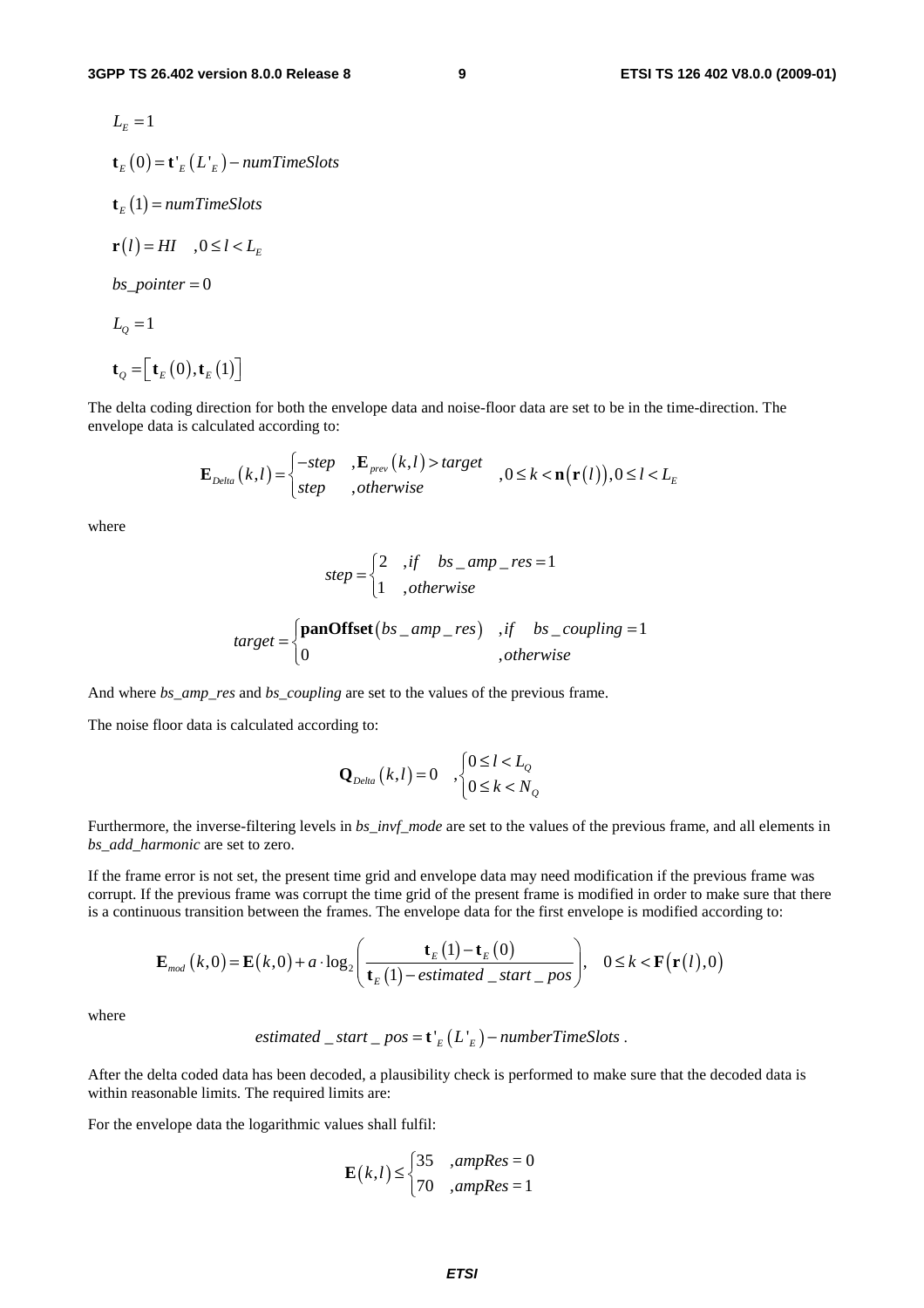otherwise the frame will be considered corrupt.

The time grids are also verified according to the following rules (if any of the below is true the frame is considered to be corrupt):

- $L_{E}$  <1
- $L_{E} > 5$
- $L_0 > 2$
- $\mathbf{t}_E(0) < 0$
- $\mathbf{t}_{F}(0) \geq \mathbf{t}_{F}(L_{F})$
- $-\mathbf{t}_{E}(0) > 3$
- $\mathbf{t}_E (L_E) < 16$
- $\mathbf{t}_E(L_E) > 19$
- $\mathbf{t}_{F}(l) \ge \mathbf{t}_{F}(l+1), 0 \le l \le L_{F}$
- $l_A > L_E$
- $L_E = 1 \text{ AND } L_Q > 1$
- $\mathbf{t}_{o}(0) \neq \mathbf{t}_{E}(0)$
- **t**<sub>Q</sub> $(L_0) \neq$ **t**<sub>E</sub> $(L_E)$
- $\mathbf{t}_{Q}(l) \ge \mathbf{t}_{Q}(l+1), 0 \le l < L_{Q}$
- all elements of  $\mathbf{t}_Q$  are not among the elements of  $\mathbf{t}_E$

If the plausibility check fails, the frame error flag is set and the error concealment outlined above is applied.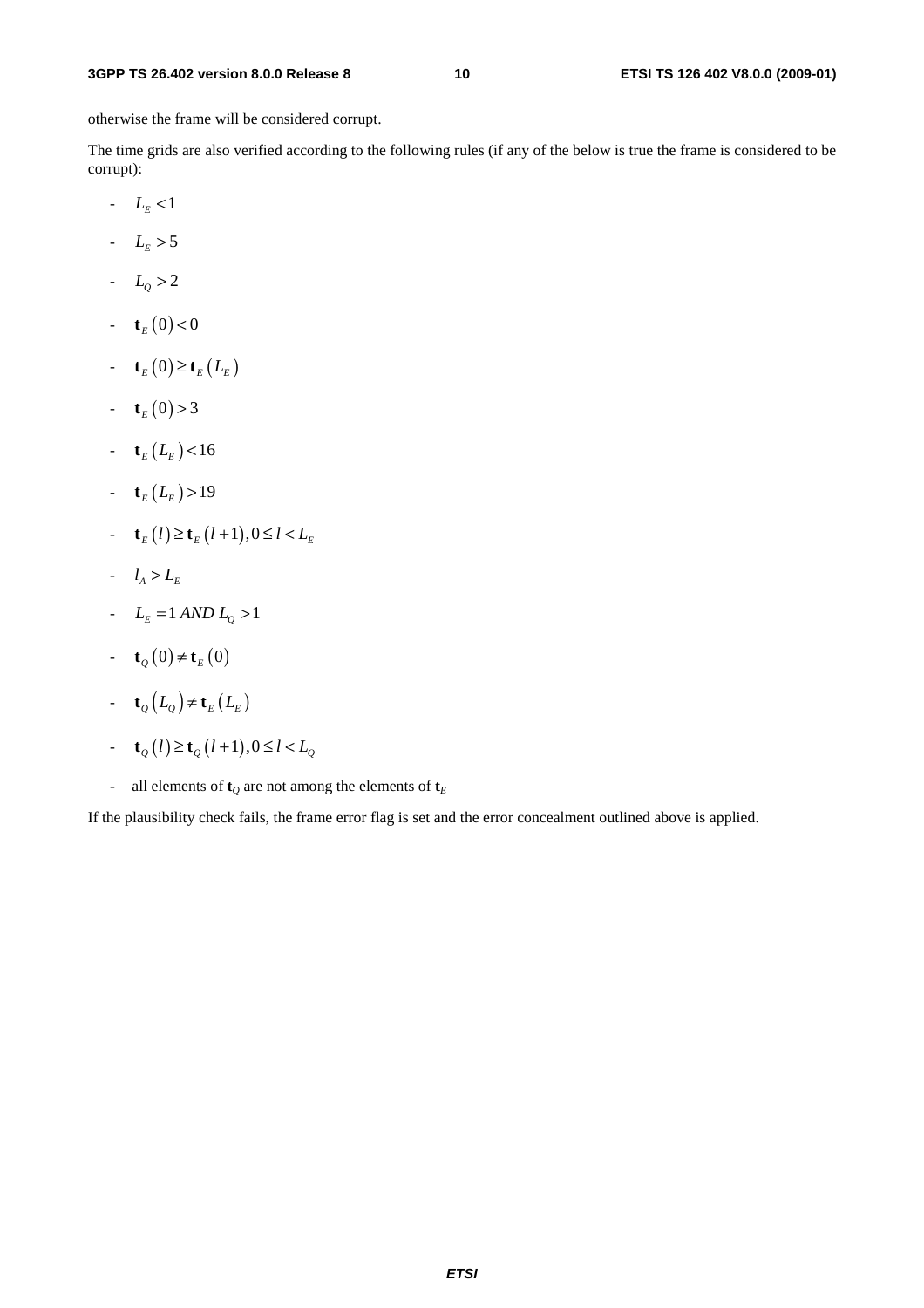

**Figure 1: SBR error concealment overview** 

### 6 SBR stereo parameter to mono parameter downmix

This module enables a decoder only capable of mono output to downmix stereo SBR parameters to mono parameters, hence mono decoding can be performed instead of a stereo decoding.

For all the descriptions in this section left and right applies to the two stereo channels that are being mapped to one channel from here on called merged.

### 6.1 Inverse filtering

The inverse filtering is mapped from stereo to mono by taking the maximum value from left or right as shown below:

for 
$$
(n = 0; n < N_Q; n++)
$$
  
\n $bs\_sbr\_invf\_mode_{Merged}(n) = MAX \left( bs\_sbr\_invf\_mode_{Left}(n), bs\_sbr\_invf\_mode_{Right}(n) \right)$ 

### 6.2 Additional harmonics

The additional sinusoids in the merged mono bitstream are the union of the additional sinusoids present in left or right channel as shown below.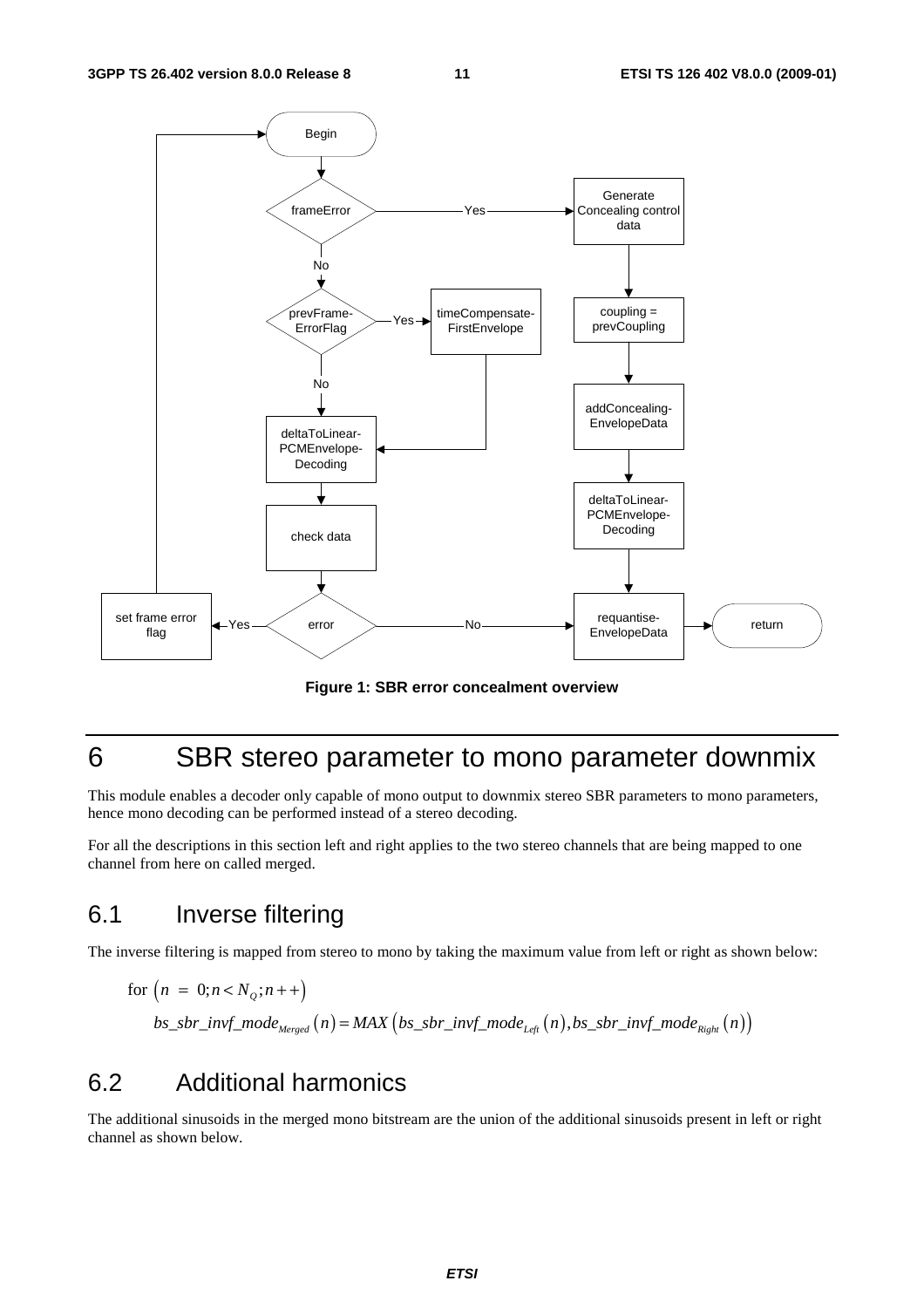for  $(n = 0; n < N_{High}; n++)$  $bs\_add\_harmonic_{Mergeed} (n) = OR \left ( bs\_add\_harmonic_{Lef}(n) , bs\_add\_harmonic_{Right} (n) \right )$ 

### 6.3 Envelope time borders

The merging of the time envelope grid is explained by using  $t<sub>E</sub>$  which contains all start/stop borders for all SBR envelopes in the current SBR frame, and the creation of  $\mathbf{t}_E$  from the bitstream is explained in [1].

Merging the two  $\mathbf{t}_E$  into one is done in the following sequence

- 1. The start border value of the merged  $t<sub>E</sub>$  is set to the largest of the start border values for the left and right channels.
- 2. The union of all borders for left and right channel values larger than the merged start border is added to the merged  $t_F$
- 3. All envelopes smaller than two time slots are removed from the merged  $\mathbf{t}_E$ . This is achieved by starting from the beginning of  $t_E$  and remove all stop borders that are closer than 2 from the start border.
- 4. If there are more than 5 envelopes the number of envelopes are reduced. This is achieved by starting from the end of  $t_F$  and search towards the beginning of  $t_F$  for a envelope smaller than 4 and remove the start border of that envelope, this continues until there are 5 envelopes left.

The index  $l_A$  defined in Table 4.119 in [1] has to be merged into one from two. The merging algorithm uses the following recursion:

If 
$$
(l_{A\_Left} == -1)
$$
  
\n $l_{A\_Merge} = l_{A\_Right}$   
\nelse

If 
$$
(l_{A\_Right} = -1)
$$
  
\n $l_{A\_Merge} = l_{A\_Left}$   
\nelse  
\n $l_{A\_Merge} = \min(l_{A\_Left}, l_{A\_Right})$ 

### 6.4 Noise time borders

The number of noise floors  $L_0$  and the start/stop borders for the noise  $t_0$  is calculated according to [1] for left and right channel and then merged as shown below.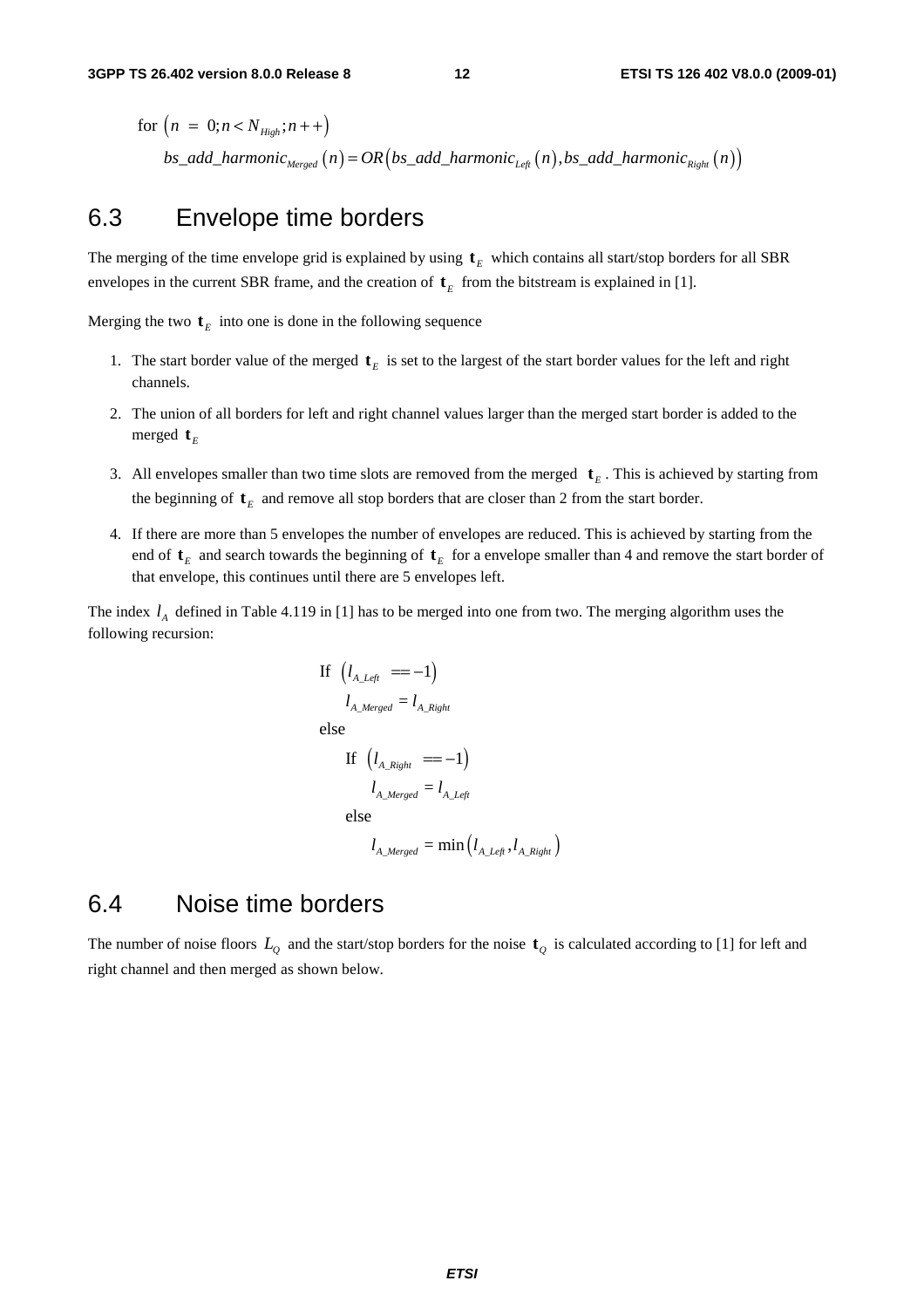$$
L_{Q\_Merged} = MAX (L_{Q\_Left}, L_{Q\_Right})
$$
  
if  $(L_{Q\_Merged} > 1)$   
 $\mathbf{t}_{Q\_Merged} (0) = \mathbf{t}_{E\_Merged} (0)$   
 $\mathbf{t}_{Q\_Merged} (2) = \mathbf{t}_{E\_Merged} (L_{E\_Merged})$   
if  $(L_{Q\_Left} < L_{Q\_Right})$   
 $\mathbf{t}_{Q\_Merged} (1) = \mathbf{t}_{Q\_Right} (1)$   
else  
If  $(L_{Q\_Right} < L_{Q\_Left})$ 

$$
\mathbf{t}_{\mathcal{Q}\_Merged}\left(1\right) = \mathbf{t}_{\mathcal{Q}\_Lefe}\left(1\right)
$$

e *lse*

$$
\mathbf{t}_{\mathcal{Q}\_Merged}\left(1\right)=MIN\left(\mathbf{t}_{\mathcal{Q}\_Left}\left(1\right),\mathbf{t}_{\mathcal{Q}\_Right}\left(1\right)\right)
$$

*else*

$$
\mathbf{t}_{Q\_Merged} (0) = \mathbf{t}_{E\_Merged} (0)
$$

$$
\mathbf{t}_{Q\_Merged} (1) = \mathbf{t}_{E\_Merged} (L_{E\_Merged})
$$

After this is done. It is possible that the middle noise floor border dose not coincide with any SBR envelope time border. If this is the case the middle noise floor border is set equal to the closest time envelope border in the upwards direction.

### 6.5 Envelope data

Before merging the actual data the per envelope frequency selection of high and low frequency resolution is merged as shown below.

$$
\mathbf{r}_{Merged}(l) = \begin{cases} 0 & ,\mathbf{r}_{Lefl}(h_{Lefl}(l)) = 0 & \text{AND } \mathbf{r}_{Right}(h_{Right}(l)) = 0 \\ 1 & , otherwise \end{cases}, 0 \le l < L_{E_Merged},
$$

where  $h_{Right}(l)$  is defined by  $\mathbf{t}_{E\_Right}\left(h_{Right}(l)\right) \leq \mathbf{t}_{E\_Merged}(l) < \mathbf{t}_{E\_Right}\left(h_{Right}(l) + 1\right)$  and  $h_{Left}(l)$  is defined by  $\mathbf{t}_{E\_Left}\left(h_{Left}\left(l\right)\right) \leq \mathbf{t}_{E\_Merge}\left(l\right) < \mathbf{t}_{E\_Left}\left(h_{Left}\left(l\right)+1\right)$ 

The envelope data referred to as  $\mathbf{E}_{Orig}$  in [1] for the left and right channels are merged into  $\mathbf{E}_{Orig\_Merge}$  as shown below.

$$
\mathbf{E}_{Orig\_Merge}(k,l) = \frac{\mathbf{E}_{LeftOrig}\left(g_{Left}(k), h_{Left}(l)\right) + \mathbf{E}_{RightOrig}\left(g_{Right}(k), h_{Right}(l)\right)}{2}, 0 \leq k < \mathbf{n} \big(\mathbf{r}_{Merge}(l)\big), 0 \leq l < L_{E\_Merge}
$$
\nwhere  $h_{Right}(l)$  is defined by  $\mathbf{t}_{E\_Right}\left(h_{Right}(l)\right) \leq \mathbf{t}_{E\_Merge}(l) < \mathbf{t}_{E\_Right}\left(h_{Right}(l) + 1\right)$  and\n $g_{Right}(k)$  is defined by  $\mathbf{F}\big(g_{Right}(k), \mathbf{r}_{Right}(h_{Right}(l)\big)\big) \leq \mathbf{F}\big(k, \mathbf{r}_{Merge}(l)\big) < \mathbf{F}\big(g_{Right}(k) + 1, \mathbf{r}_{Right}\left(h_{Right}(l)\right)\big)$  and\n $h_{Left}(l)$  is defined by  $\mathbf{t}_{E\_Left}\left(h_{Left}(l)\right) \leq \mathbf{t}_{E\_Merge}(l) < \mathbf{t}_{E\_Left}\left(h_{Left}(l) + 1\right)$  and\n $g_{Left}(k)$  is defined by  $\mathbf{F}\big(g_{Left}(k), \mathbf{r}_{Left}\left(h_{Left}(l)\big)\big) \leq \mathbf{F}\big(k, \mathbf{r}_{Left}(l)\big) < \mathbf{F}\big(g_{Left}(k) + 1, \mathbf{r}_{Left}\left(h_{Left}(l)\big)\big)\big)$ .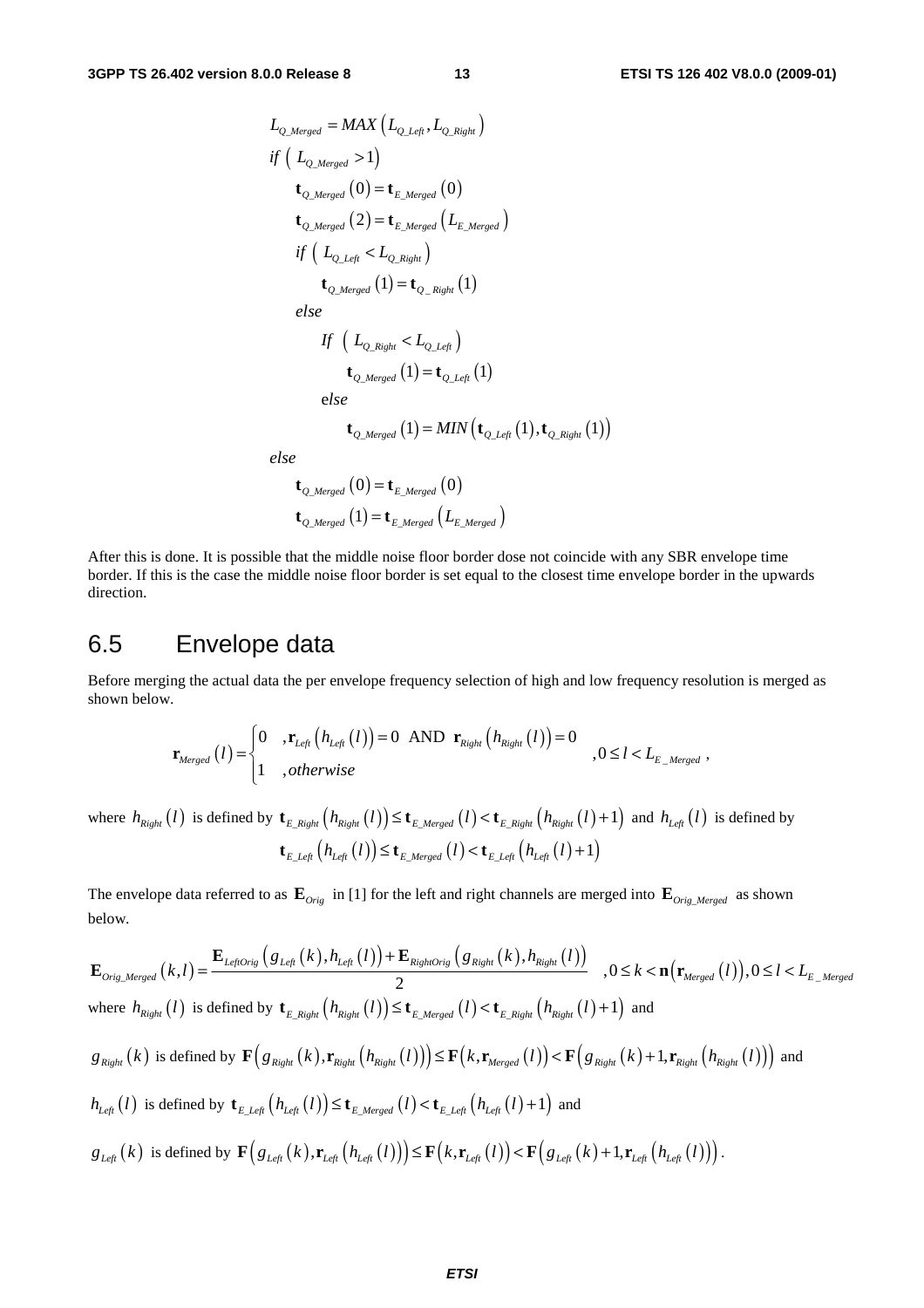### 6.6 Noise floor data

The noise floor data is merged as the average between left and right channel data according to the function below.

$$
\mathbf{E}_{\text{Orig\_Merged}}\left(k,l\right) = \frac{\mathbf{Q}_{\text{LeftOrig}}\left(k,h_{\text{Left}}\left(l\right)\right) + \mathbf{Q}_{\text{RightOrig}}\left(k,h_{\text{Right}}\left(l\right)\right)}{2} \quad , 0 \leq k < N_Q, 0 \leq l < L_{Q_{\text{Merged}}},
$$

where  $h_{Right}(l)$  is defined by  $\mathbf{t}_{Q\_Right}\left(h_{Right}(l)\right) \leq \mathbf{t}_{Q\_Merged}\left(l\right) < \mathbf{t}_{Q\_Right}\left(h_{Right}(l) + 1\right)$  and  $h_{Left}(l)$  is defined by  $\mathbf{t}_{O\text{ Left}}\left(h_{\text{Left}}\left(l\right)\right) \leq \mathbf{t}_{O\text{ Merged}}\left(l\right) < \mathbf{t}_{O\text{ Left}}\left(h_{\text{Left}}\left(l\right) + 1\right).$ 

### 7 Output resampler tool

The audio output from an Enhanced aacPlus decoder using a downsampled synthesis filterbank (see 4.6.18.4.3 or 4.6.18.8.2.3 of [1]) is given at the AAC decoder sampling rate *Fs*. If an output with lower sampling rate is desired, a downsampler tool is required in order to convert the audio output from the source sampling frequency  $F_{s_{out}}$  to the target sampling frequency  $Ft < Fs_{out}$ .

The downsampler tool consists of three parts connected to the final operations of the SBR decoder as in Figure 1. (Refering to Figure 4.44 of [1]). The QMF bandlimiter operates on QMF samples and is inserted prior to the QMF synthesis bank, the spline resampler and the postfilter operate on synthesised PCM audio samples.



**Figure 1: Downsampler tool** 

### 7.1 QMF bandlimiter

The QMF bandlimiter maps the final QMF matrix **Y** to  $\mathbf{Y}_B$ , according to the rule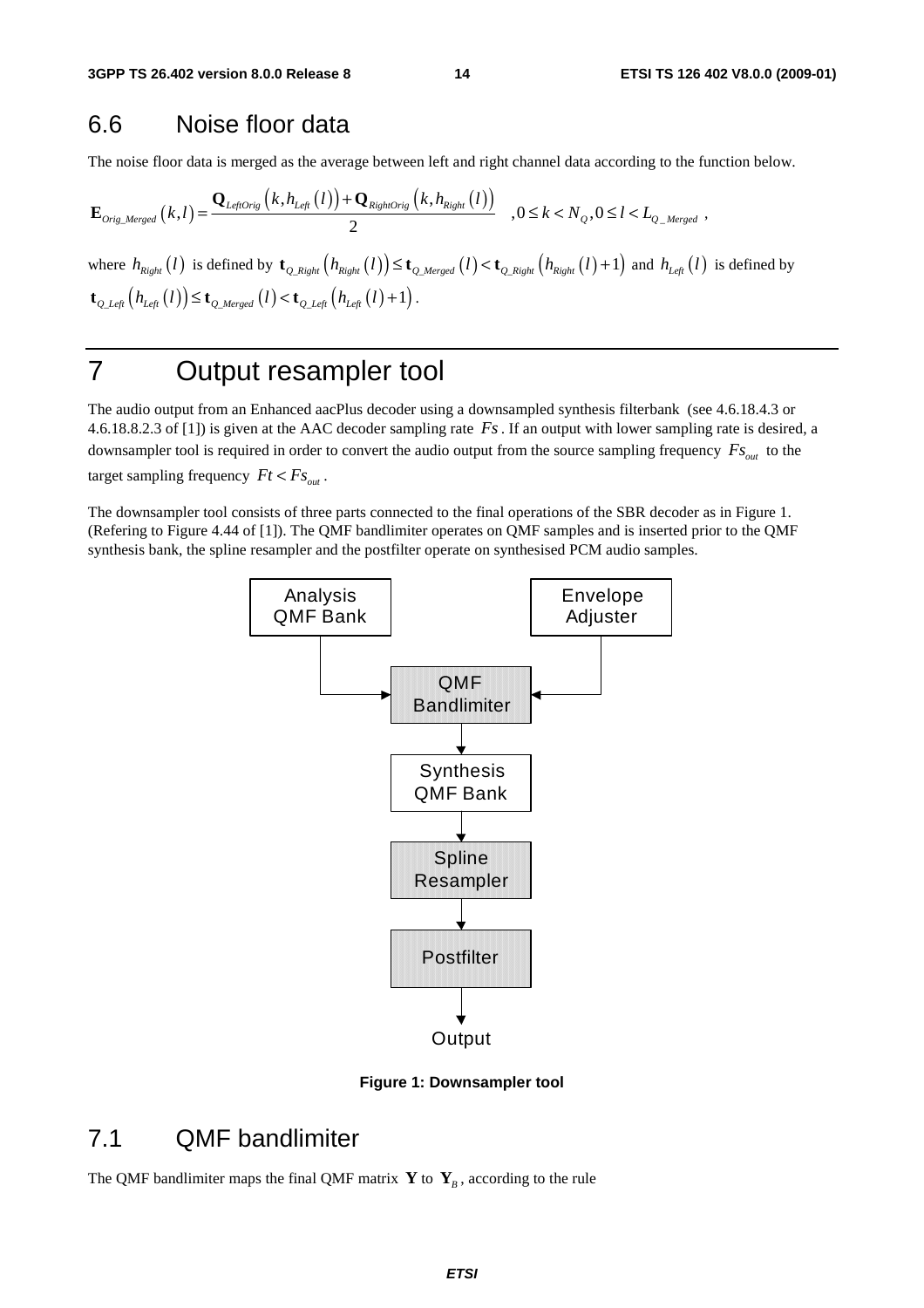$$
\mathbf{Y}_B(k,l) = \begin{cases} \mathbf{Y}(k,l), & 0 \le k < k_B; \\ 0, & k_B \le k < 32, \end{cases}, \quad 0 \le l < numTimeS lots \cdot 2,
$$

where the cutoff frequency subband index  $k<sub>B</sub>$  is given by

$$
k_B = INT \bigg( 64 \frac{Ft}{F s_{SBR}} \bigg).
$$

### 7.2 Spline resampler

Given the discrete time output  $x(l)$  from synthesis QMF bank the spline resampler relies on the continuous time signal representation,

$$
s(t) = \sum_{l=0}^{\infty} x(l) \varphi(Fs_{out} \cdot t - l),
$$

where  $\varphi(t)$  is a cubic B-spline supported on the interval [0,3]. The discrete time output of the resampler is then defined, up to a suitable delay, by  $y(n) = s(n / Ft)$ . For each  $n \ge 0$ , define the integer  $m(n)$  and the remainder  $0 \le \rho(n) < 1$  by

$$
\frac{F_{S_{out}}}{Ft} n = m(n) + \rho(n).
$$

Then the spline evaluation results in the time varying causal filtering,

$$
y(n) = \sum_{d=0}^{3} B(\rho(n), d) x(m(n) - d), \quad n = 0, 1, \dots,
$$

with homogeneous initialization  $x(l) = 0, l < 0$ , and filter coefficients

$$
B(\rho, d) = \begin{cases} \frac{1}{6}\rho^3, & d = 0; \\ \frac{1}{2}(-\rho^3 + \rho^2 + \rho) + \frac{1}{6}, & d = 1; \\ \frac{1}{2}\rho^3 - \rho^2 + \frac{2}{3}, & d = 2; \\ \frac{1}{6}(1-\rho)^3, & d = 3. \end{cases}
$$

### 7.3 Postfilter

In order to compensate for a small loss in signal power for high frequencies, a first order IIR postfilter is applied to the output *y*(*n*) of the spline resampler, resulting in the final output  $z(n)$ , where  $z(-1) = 0$  and

$$
z(n) = y(n) + \alpha (y(n) - z(n-1)), \quad n = 0, 1, ...
$$

The value of the parameter  $\alpha$  is given by Table 1.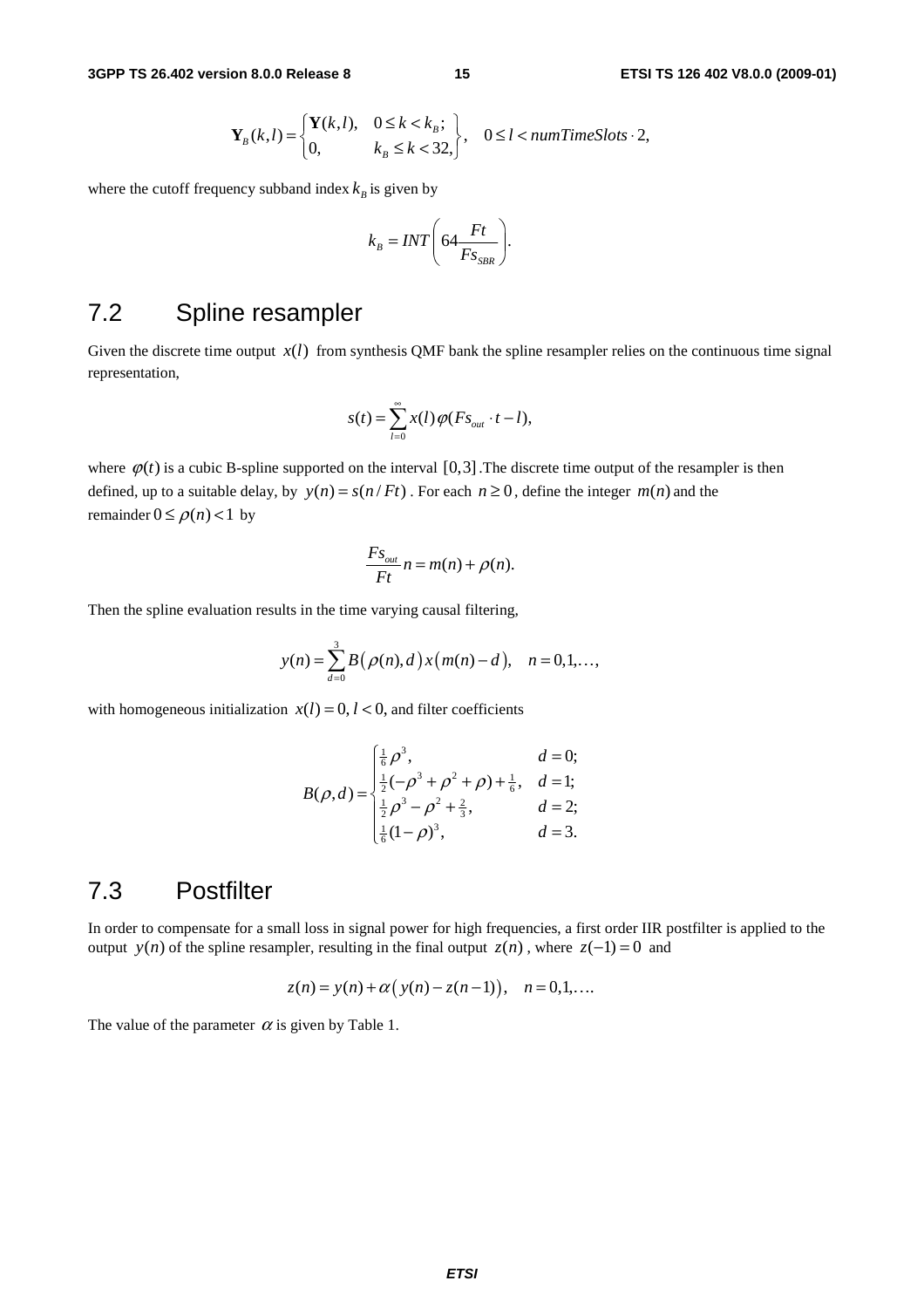| $Fs_{out}$    | Ft    |        |  |
|---------------|-------|--------|--|
|               | 8 kHz | 16 kHz |  |
| 22.05 kHz     | 0.06  | 0.30   |  |
| <b>24 kHz</b> | 0.05  | 0.24   |  |

#### **Table 1: Postfilter coefficient** <sup>α</sup>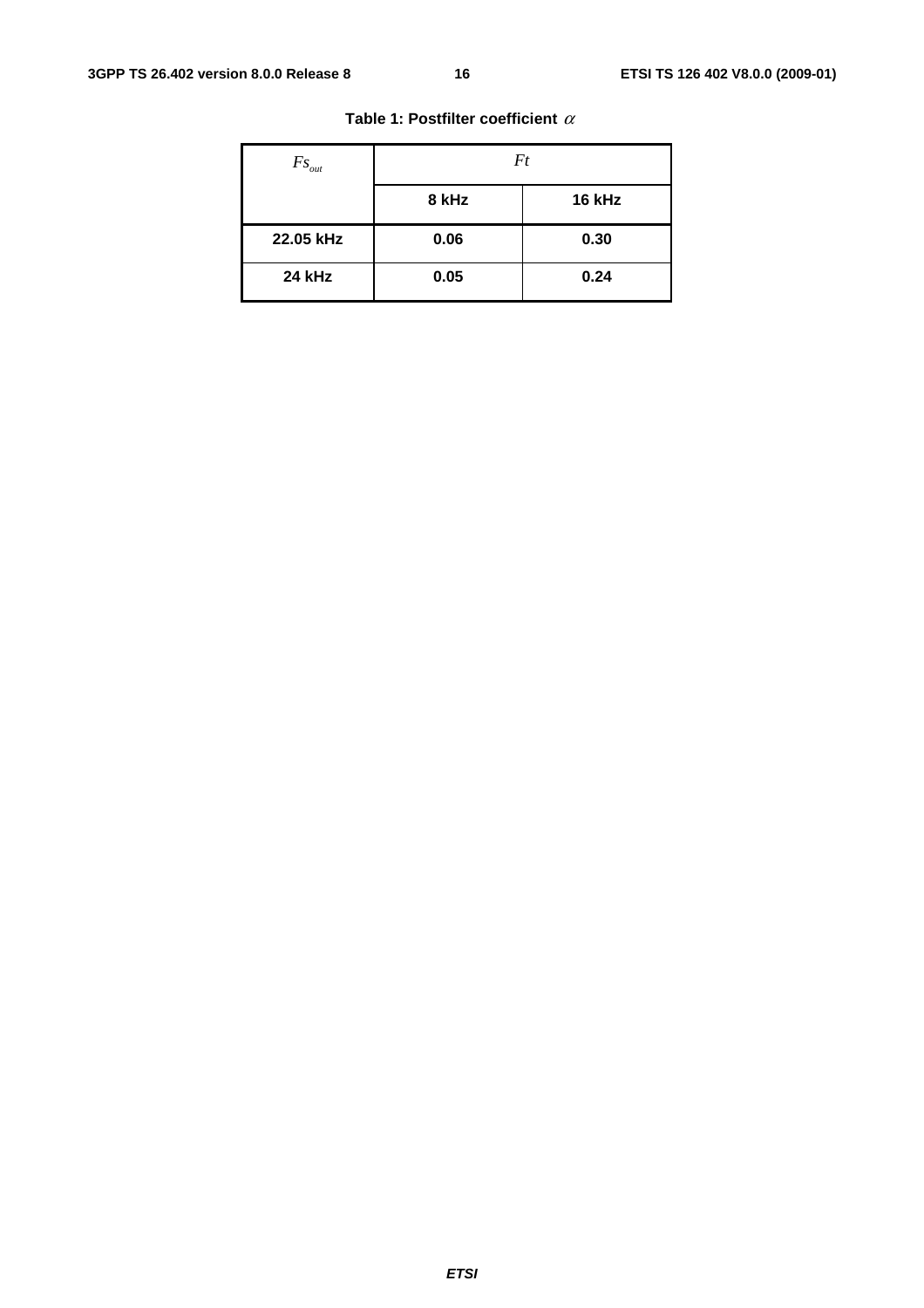### Annex A (informative): Change history

| <b>Change history</b> |    |                         |           |  |                                                      |                 |            |
|-----------------------|----|-------------------------|-----------|--|------------------------------------------------------|-----------------|------------|
| <b>Date</b>           |    | <b>TSG SA# TSG Doc.</b> | <b>CR</b> |  | <b>Rev Subject/Comment</b>                           | <b>Old</b>      | <b>New</b> |
| 2004-09               | 25 | SP-040634               |           |  | Approved at SA#25                                    | 2.0.0           | 6.0.0      |
| 2005-09               | 29 | SP-050426               | 0001      |  | Correction of written specification: AAC concealment | $6.0.0$ $6.1.0$ |            |
|                       |    |                         |           |  | Ifade out factor                                     |                 |            |
| 2007-06               | 36 |                         |           |  | Version for Release 7                                | 6.1.0           | 17.0.0     |
| 2008-12               | 42 |                         |           |  | Version for Release 8                                | 7.0.0           | 8.0.0      |